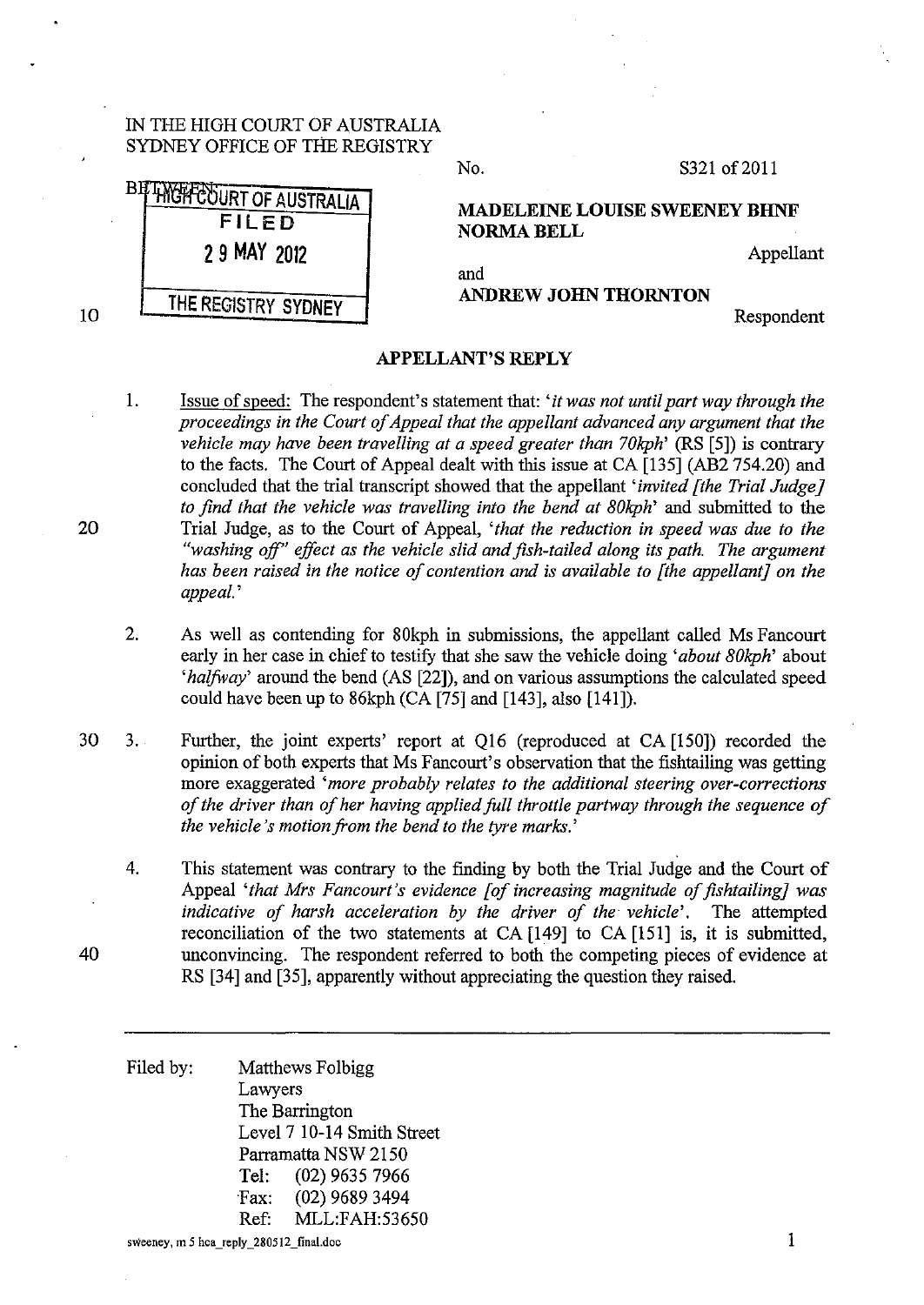5. During the evidence of Mr Keramidas (T398) he was read the first five sentences of paragraph 15 of the respondent's statement (Exhibit E):

> *'It wasn't a large movement in our car but I saw Madeline (sic) start to correct the steering. I didn't think the movement in the car was enough to require much correction but I saw Madeline turn the steering wheel too much to the right. The car started to over correct. I heard Madeline say "oh shit". I saw Madeline start to turn the steering wheel to the left again. I think we had passed the on coming car by that time. I looked ...* ['had time to look' not read] *at the speedo and it was pointing to '70* ".

## 6. The evidence continued:

*'Q. Well that would mean, would* it *not, that since they passed the on coming car which finished up* ... *further to the west* ... *? A. Yes.* 

Q. *That what has been spoken about there is virtually the start of the yaw? A. Correct.'* 

7. The significance of that evidence is that the next sentence in the passage from the respondent's statement reproduced above is:

> *'I looked down at her feet and could see Madeline lift off the accelerator at first then press it straight to the floor quite quickly.'*

- 8. The only inference properly to be drawn is that the *'harsh acceleration'* on which the respondent relies to negative a finding that the vehicle was travelling over 70kph and so to overcome Ms Fancourt's evidence- did not occur (if it occurred at all) until about the start of the yaw,  $91m$  from the apex of the bend  $-$  see the diagram at  $CA [23]$  – and would not have affected the speed of the car until then. This must destroy Mr Keramidas's evidence, relied on by the Trial Judge and the Court of Appeal, that the reason a speed of 70kph at the yaw meant 70kph also where control was lost was because *'harsh acceleration'* between the two points prevented the decrease in speed which would be expected from friction during the fishtailing (T319.9-319.24).
- 9. Geography of the bend, Ms Fancourt and Exhibit 9: The respondent's multi-layered attack on the finding that the initial slip occurred some distance west of the irregularity on the road surface  $(RS [19]-[26], [72(a)], [73]-[81]$  and  $[12])$ demonstrates the crucial significance of this finding, and the need to overcome this rejection of his case by the Trial Judge and the Court of Appeal  $(AS [52], [15]-[17])$ . Even if the yaw marks are treated as *'incontrovertible fact'* (RS [74]) it is only the presence and position of those marks themselves that can be so treated: the accident reconstruction opinion of Mr Keramidas as to what those marks may or may not prove (RS [75]-[81]) is not- nor does it seem likely such opinion could in principle ever be - *'incontrovertible fact'.*
- 10. In this case, (i) Mr Johnston did not agree with Mr Keramidas' opinion (AB1 129.40-132.45) (raised to sanctity by the respondent's assertion at RS [80]); (ii) Ms Fancourt, with her familiarity with the bend where the accident occurred, said when she first observed the vehicle it was out of control about halfway around the bend (AS [22]);

**sweeney, m 5 hca\_reply\_280512\_final.doc** 2

60

50

70

80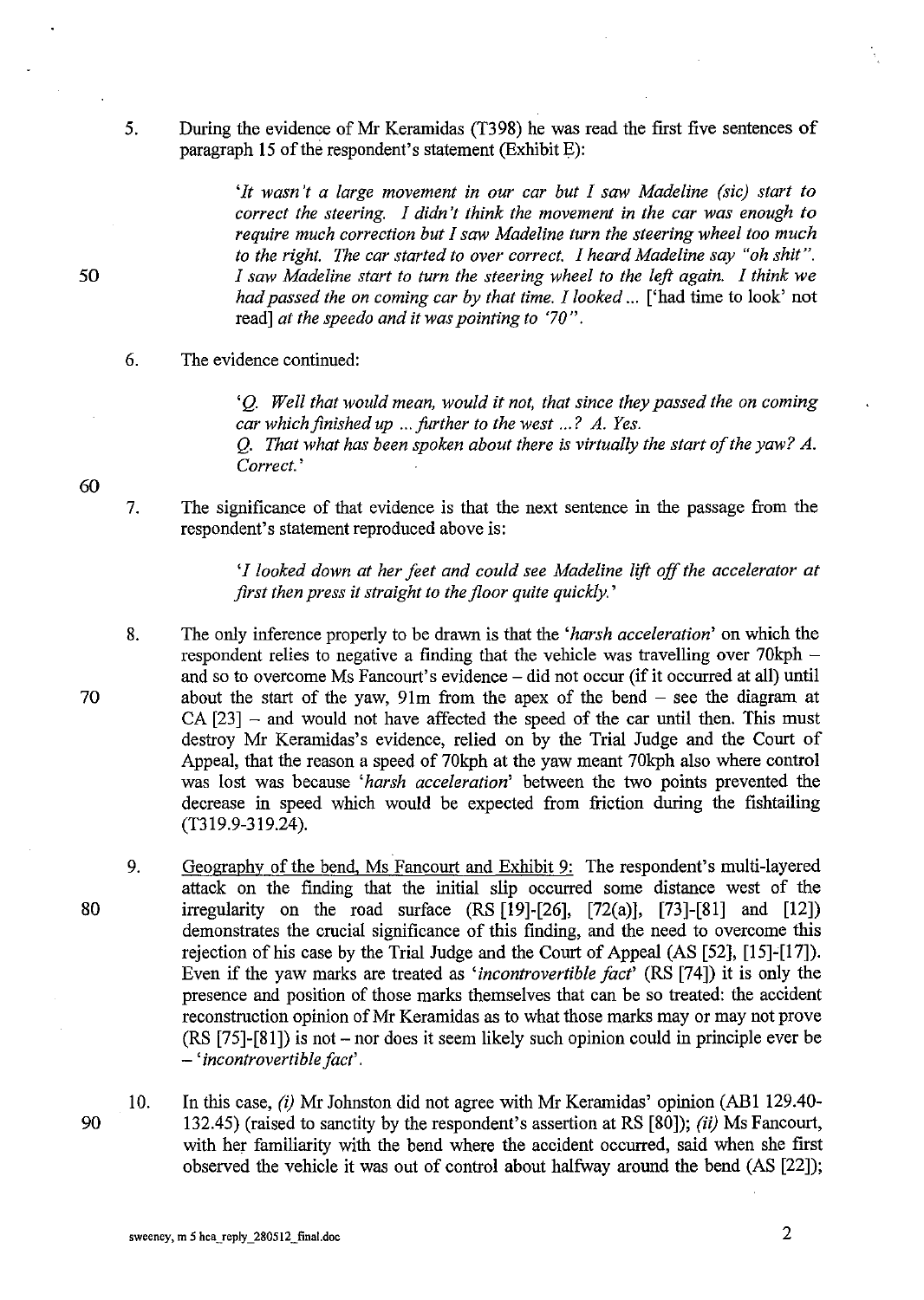*(iii)* Ms Fancourt was not challenged in cross-examination on this testimony (AB1 66.30-67.30); and *(iv)* the irregularity on the road was about 48m from the start of the bend, only 4.5m less than three quarters of the way around the bend: the bend was 70m (AS [12]), so quarter way around the bend was 17.5m from the start, half way was 35m, three quarters was 52.5m. Furthermore, that was the way in which the question to Ms Fancourt about where she first saw the vehicle was framed.

100 11. The respondent in RS [80] (also RS [73]) suggests that its assertion that the yaw marks meant that it was *'impossible'* for the slip to occur at or before apex of the bend was established by an exchange between Mr Keramidas and the Trial Judge (AB1 230.5). But that exchange does not set out a proposition from the Trial Judge: rather, it shows her Honour seeking to test the steps in Mr Keramidas' opinion, and she made it plain, after that topic had been related to the evidence of Ms Fancourt (AB1 230.50-233.50), that *'it will be a matter for submissions as to how that is factored into the various scenarios that are presented for consideration'*  (ABl 233.48-50) (noting also that Mr Johnston's contrary opinion was also then presented to Mr Keramidas (AB1 234.10-236.30)).

12. *Jones v Dunkel:* The respondent contends that because his unsworn signed police statement was in evidence he was *'relieved'* of *'any expectation'* that he *'might give evidence',* and so there was no room for any inferences from his failure to give evidence as that failure was *'fully'* explained (RS [31]).

- 13. In *Jones v Dunkel* (1959) 101 CLR 298 the plaintiff tendered into evidence the signed statement of the defendant obtained from the defendant by a police officer and the defendant did not give evidence (p.316, per Windeyer J). It was on those facts (identical to those here) that Windeyer J said that the direction to the jury should have included reference to fact that the statement was unsworn and as the defendant was not called there was no opportunity of testing it by cross-examination (p.316). Windeyer J, after referring (pp.320 and 321) to the inference that is available, makes specific comment that it is available also where a witness is not called (p.321). The inference is available, therefore, not only by reference to the failure to call a witness to put a version of events before the Court, but also by reference to failure to allow that version to be tested by cross-examination.
- 14. The fact that the respondent's statement was tendered by the appellant does not preclude an inference being drawn. As has been pointed out in the last paragraph, those were the very facts in *Jones v Dunkel* (see 316.4, per Windeyer J) and the inference was drawn in that case. The assertion (RS [31]) that the fact that the statement was tendered by the appellant leaves *'no room for any inference as the decision not to call the respondent is folly* explained' does not deal with the true question: were there relevant facts known to the respondent and not to the appellant which could have been tested if the respondent had given evidence?
- 15. The answer must be in the affirmative. The respondent must have known: *(i)* was he aware of the appellant's experience, if any, of driving on wet roads?; *(ii)* did he ask her about such experience?; *(iii)* was he aware of the danger of driving on wet roads?; *(iv)* did he give her any advice or instruction as to what special precautions ought be taken on wet roads?; *(v)* how often had he driven around the accident bend in wet or dry conditions? over what period of time?; *(vi)* did he agree with Ms Fancourt that the

110

120

130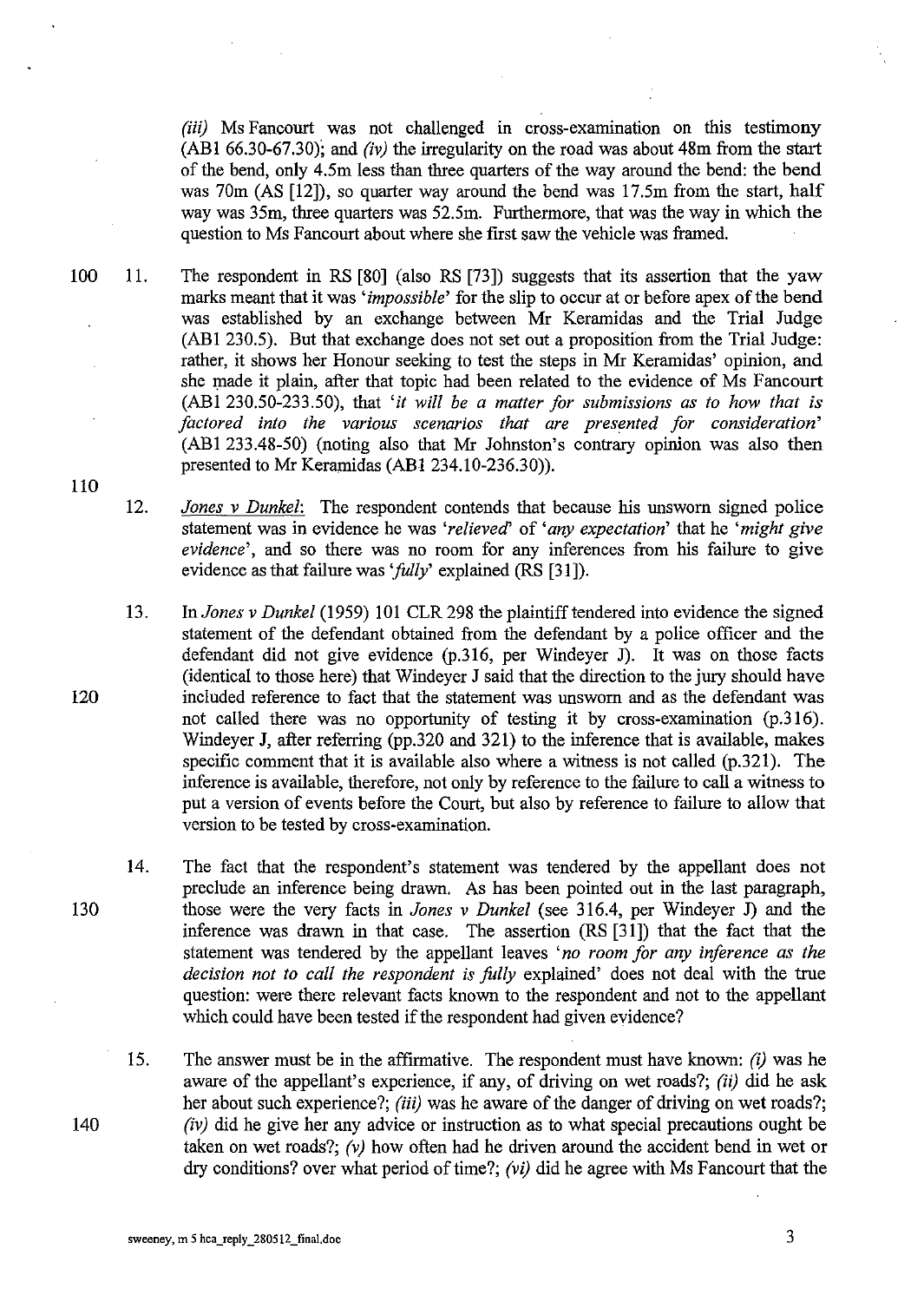bend was 'deceptive'? If 'yes' did he warn the appellant?; *(vii)* what was his state of sobriety when he first went with the appellant to Firefly?; *(viii)* did he ask the appellant to drive on that occasion and if so, why?; *(ix)* how much sleep did he have after staying up with Ms Taylor to watch the sunrise? No doubt many other questions could also have been asked as to the truth or falsity of the factual assertions which were in his statement. It is submitted that the respondent's submission (RS [32]) that the failure to call the respondent did not leave evidential gaps in the respondent's case 150 is clearly wrong.

- 16. Further, Windeyer J discussed the fact finding consequences of the failure to call the defendant in that case (pp.319ff): relevantly they include that the facts proved by the appellant are uncontradicted (p.319), an acquiescence in the primary facts (p.319) and eloquent support for an inference from the primary facts (p.319) (compare RS [32]). Similarly, Kitto J in *Jones v Dunkel* (p.308) said that *'any inference favourable to the plaintiff for which there was ground* in *the evidence might be more confidently drawn when a person presumably able to put the true complexion on the facts relied on as the ground for the inference has not been called as a witness by the defondant and the*  160 *evidence provides no sufficient explanation of his absence.'*
- 17. The respondent's statement: The respondent contends, as if by way of principle, that once the respondent's statement (Exhibit E) was admitted into evidence without limitation on its use or effect, the *'evidential value'* of the various matters contained in it was, in substance, all equal (RS [8] and [9]). Whether or not s.136 of the *Evidence Act* 1995 (NSW) (or the common law) could or should be given such a potentially troublesome meaning, cases such as *Blatch v Archer* (1774) 98 ER 969, 970, *De* Gioia *v Darling Island Stevedoring* & *Lighterage Co Ltd* (1941) 42 SR(NSW) 1, 4, *Hampton Court Ltd v Crooks* (1957) 97 CLR 367, 371 demonstrate that not all 170 materials admitted into evidence will be accorded equal evidential weight, and one of the important factors in weighing evidence will be the power of the party to produce it. The respondent's statement (Exhibit E) was self-serving. The respondent emphasises the statement's assertion that *'as the car came out of the corner, the respondent felt "the back of the car move out very slightly to the right"'* (RS [8(p)]) (emphasis added). Curiously, the respondent's case was not that the slip was initiated coming out of the corner, but by the irregularities in the roadway just over two-thirds of the way around the bend. This is made plain by how the respondent sets out its case by reference to the opinion of Mr Keramidas (RS [77]).
- 180 18. This demonstrates a curious paradox in the way in which the respondent seeks to treat the evidence and the fact fmding process in the case: the tested oral evidence of Ms Fancourt that the vehicle was out of control about half way around the bend (which was not challenged by Mr Stitt QC in his cross-examination) is to be accorded less weight than the unsworn statement of the respondent that the slip occurred as the vehicle came out of the corner, notwithstanding that the respondent's case (based on expert opinion) had the slip being initiated by the irregularities less than three quarters of the way around the bend.
- 19. The 28 matters set out in RS [8] do not lead to the conclusion at RS [9], not least 190 because the statement of the respondent was not the only evidence relevant to the conclusion stated in RS [9]. Further, even if all the matters were accorded the same evidential weight - and no other evidence were considered - the conclusion stated in